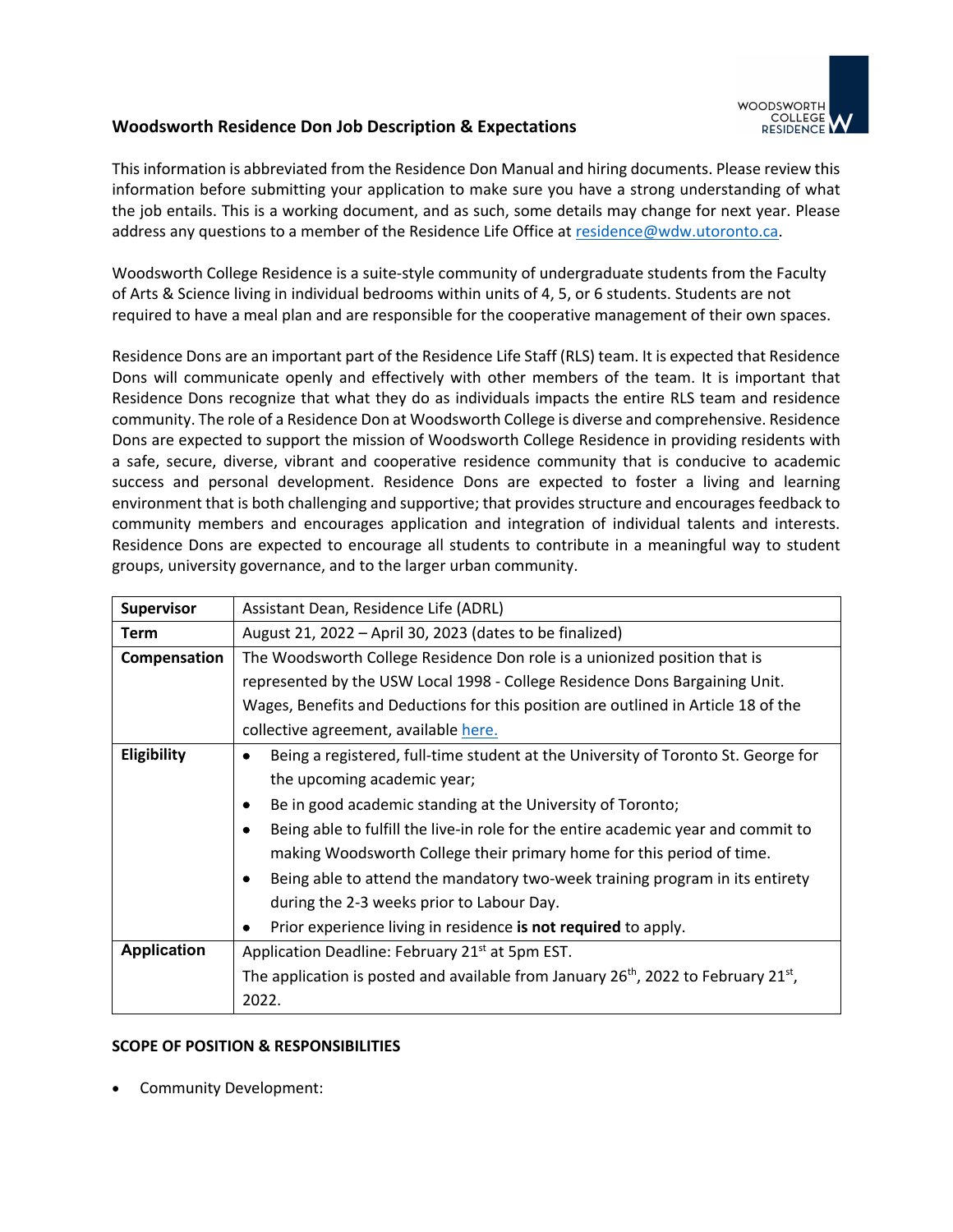- $\circ$  Maintaining a presence in the building and connecting with students and staff on a regular basis;
- o Facilitating social programming once per month for their houses;
- o Facilitating House Council meetings and supporting their initiatives;
- $\circ$  Creating a building-wide passive program once through the academic year;
- o Facilitating one-on-one Intentional Conversations with each student in their house 3 times per year;
- $\circ$  Working with the Don team to facilitate building-wide developmental programming.
- Student Support:
	- $\circ$  Being an active listener and using judgement-free communication with students;
	- o Acting as an ambassador for campus resources;
	- $\circ$  Identifying student concerns and making appropriate referrals to staff and campus resources;
	- $\circ$  Setting appropriate boundaries with students and understanding the limits of the Don role;
	- o Using an equity and social justice centered approach.
- Community Management:
	- $\circ$  Using effective communication and conflict resolution skills to assist residents;
	- o Providing conflict mediation for the community as needed;
	- $\circ$  Facilitating scheduled on-call shifts and nightly rounds of the building as part of a rotation;
	- $\circ$  Provide first aid; manage emergency evacuations such as fire alarms; and support crisis situations;
	- o Addressing any infractions of the community standards with students;
	- o Addressing conflict situations between residents.
- Administration:
	- o Reviewing and understanding community standards;
	- o Adhering to confidentiality protocols;
	- o Responding to emails within 24-48 hours;
	- $\circ$  Communicating information and updates to students, including putting up posters;
	- o Overseeing house fees and managing a programming budget;
	- o Completing required regular conduct reporting;
	- o Completing required programming reports on a monthly basis;
	- o Attending weekly staff meetings with the entire team;
	- o Attending monthly one-on-one meetings facilitated by the ADRL;
	- o Addressing conflict with teammates and providing effective feedback;
	- o Other duties as assigned.

## **COMPETENCIES & SKILLS**

- Communication & Conflict Resolution
- Fostering Equity, Diversity, and Inclusivity
- Commitment to Ethics and Integrity
- Teamwork and Collaboration
- Professionalism
- Critical Thinking
- Problem Solving
- Adaptability and flexibility